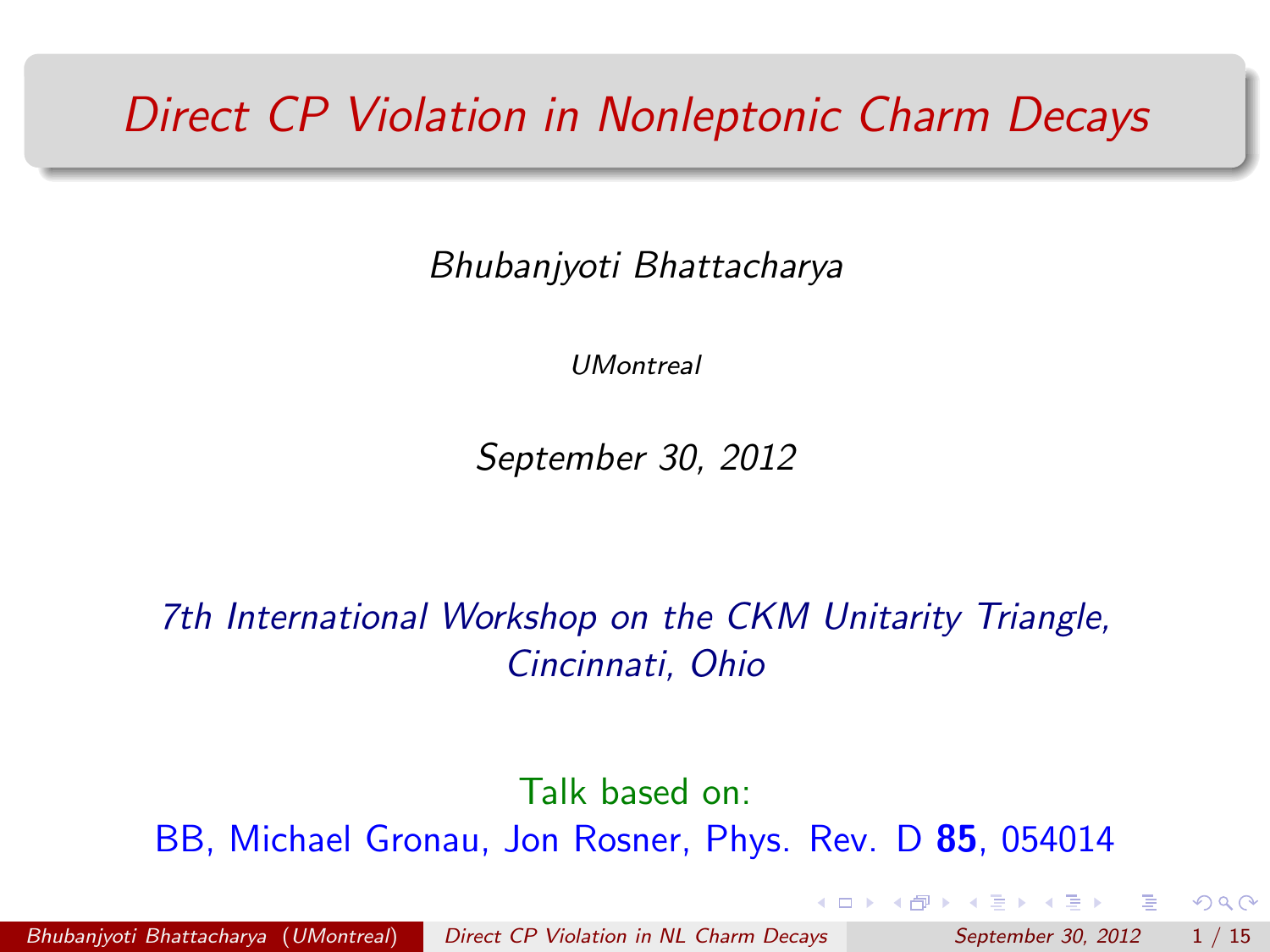#### What is interesting?

Direct CP asymmetry in  $D^0 \to f$ , where  $f = K^+K^-, \pi^+\pi^-$ :  $\mathcal{A}_{\mathcal{CP}} = \frac{\Gamma(D^0 \to f) - \Gamma(\overline{D}^0 \to \overline{f})}{\Gamma(D^0 \to f) + \Gamma(\overline{D}^0 \to \overline{f})}$  $\Gamma(D^0 \to f) + \Gamma(\overline{D}^0 \to \overline{f})$ 

Experiments measure : CP violation in Charm  $(2.5 - 3.5\sigma)!$ 

$$
\Delta A_{CP} = A_{CP}(K^+K^-) - A_{CP}(\pi^+\pi^-)
$$
  
= [-0.82 \pm 0.21(stat) \pm 0.11(syst)] (LHCb)  
= [-0.62 \pm 0.21(stat) \pm 0.10(syst)] (CDF)

Questions:

- **.** Is this SM or New physics? We don't know yet!
- $\bullet$  U-spin  $(d \leftrightarrow s)$ :  $|A(K^+K^-)| = |A(\pi^+\pi^-)|;$ In practice  $|A(K^+K^-)| < |A(\pi^+\pi^-)|$ . Is there a resolution?

What can we say about other nonleptonic D decays?

<span id="page-1-0"></span> $QQ$ 

イ押 トマミト マミト ニヨ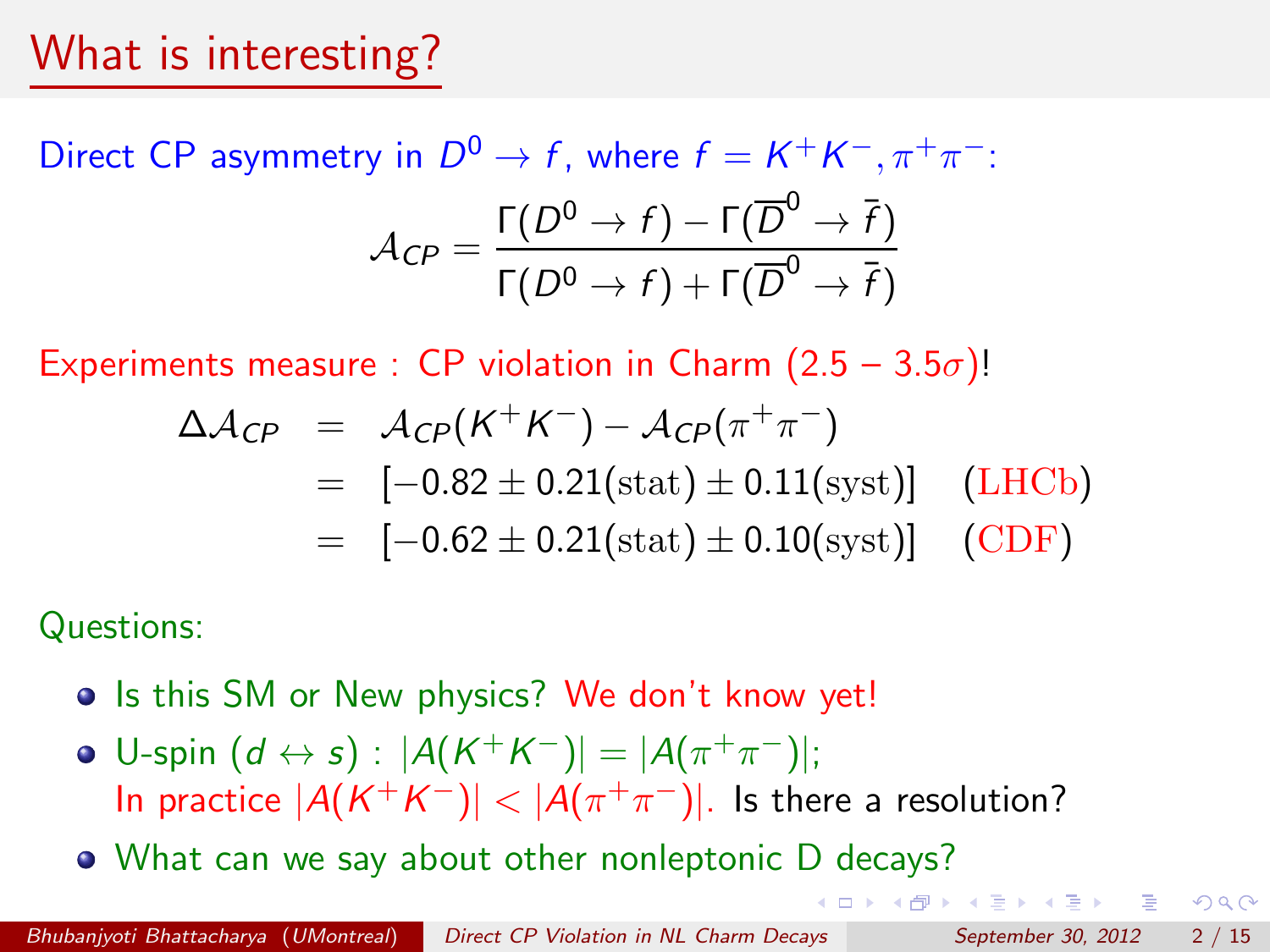- Part 1 : Decay amplitudes
- Part 2 : Direct CP Asymmetry
- Summary and Conclusions

Discussion in the context of flavor-SU(3) symmetry

B

<span id="page-2-0"></span> $QQ$ 

D-X  $\rightarrow$   $\equiv$   $\rightarrow$ 

4 何 ) 4

4 D F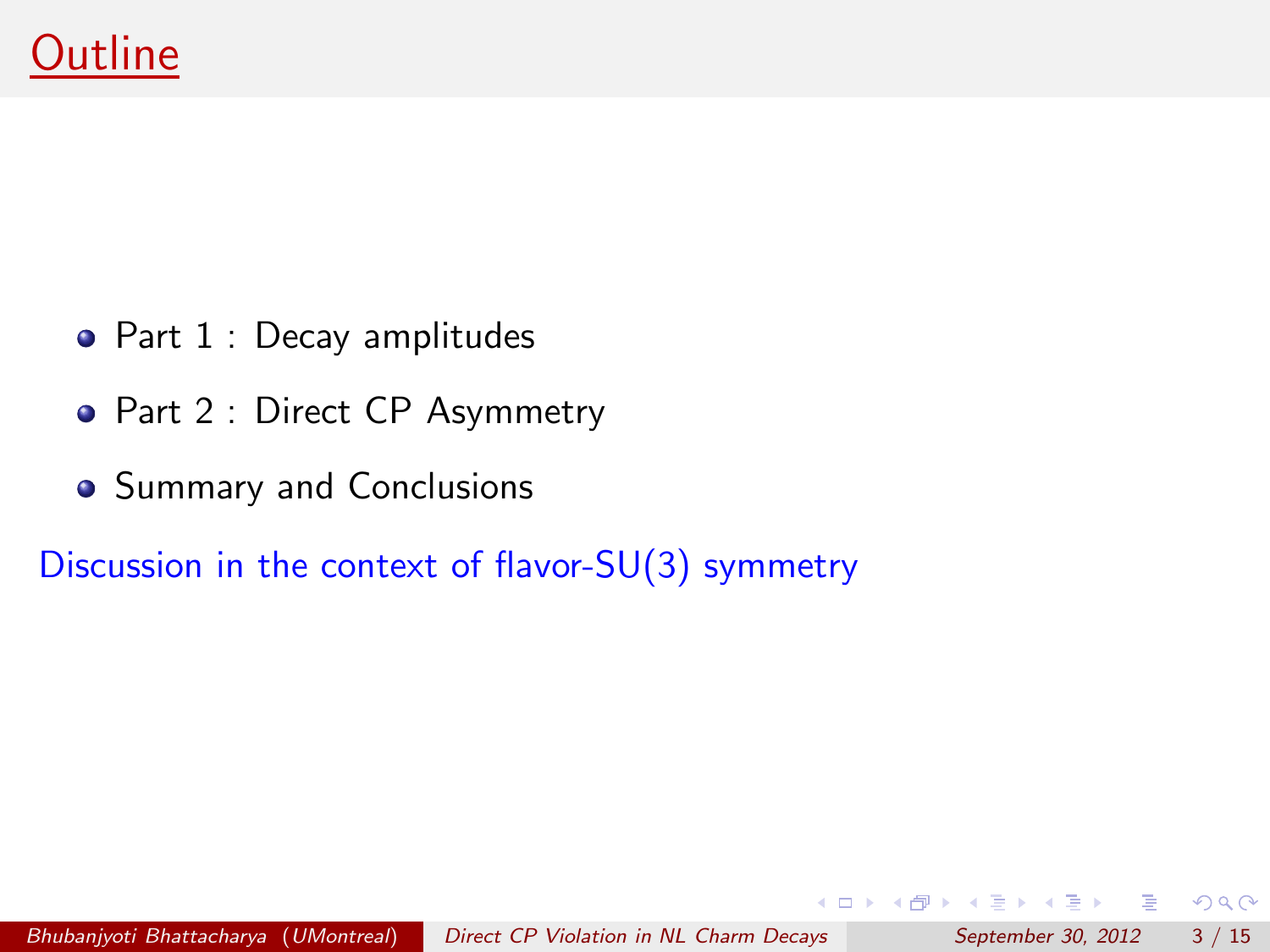Topologies in Flavor SU(3)

Tree level,  $D \rightarrow PP$  amplitudes: 4 distinct topologies:



Cabibbo favored( $V_{cs}^*V_{ud} \sim 1$ ) Doubly Cabibbo suppressed( $V_{cd}^*V_{us} \sim -\lambda^2$ )  $S$ *ingly Cabibbo suppressed*( $V_{cs}^*V_{us} \sim \lambda$  or  $V_{cd}^*V_{ud} \sim -\lambda$ )  $\lambda = \tan(\theta_{\rm Cabibbo})=0.2317$  $\lambda = \tan(\theta_{\rm Cabibbo})=0.2317$  $QQ$  $\square$   $\rightarrow$   $\square$   $\square$   $\rightarrow$   $\square$   $\square$   $\square$   $\square$   $\square$   $\square$   $\square$ - 3

*Bhubanjyoti Bhattacharya* (*UMontreal*) *[Direct CP Violation in NL Charm Decays](#page-0-0) September 30, 2012* 4 / 15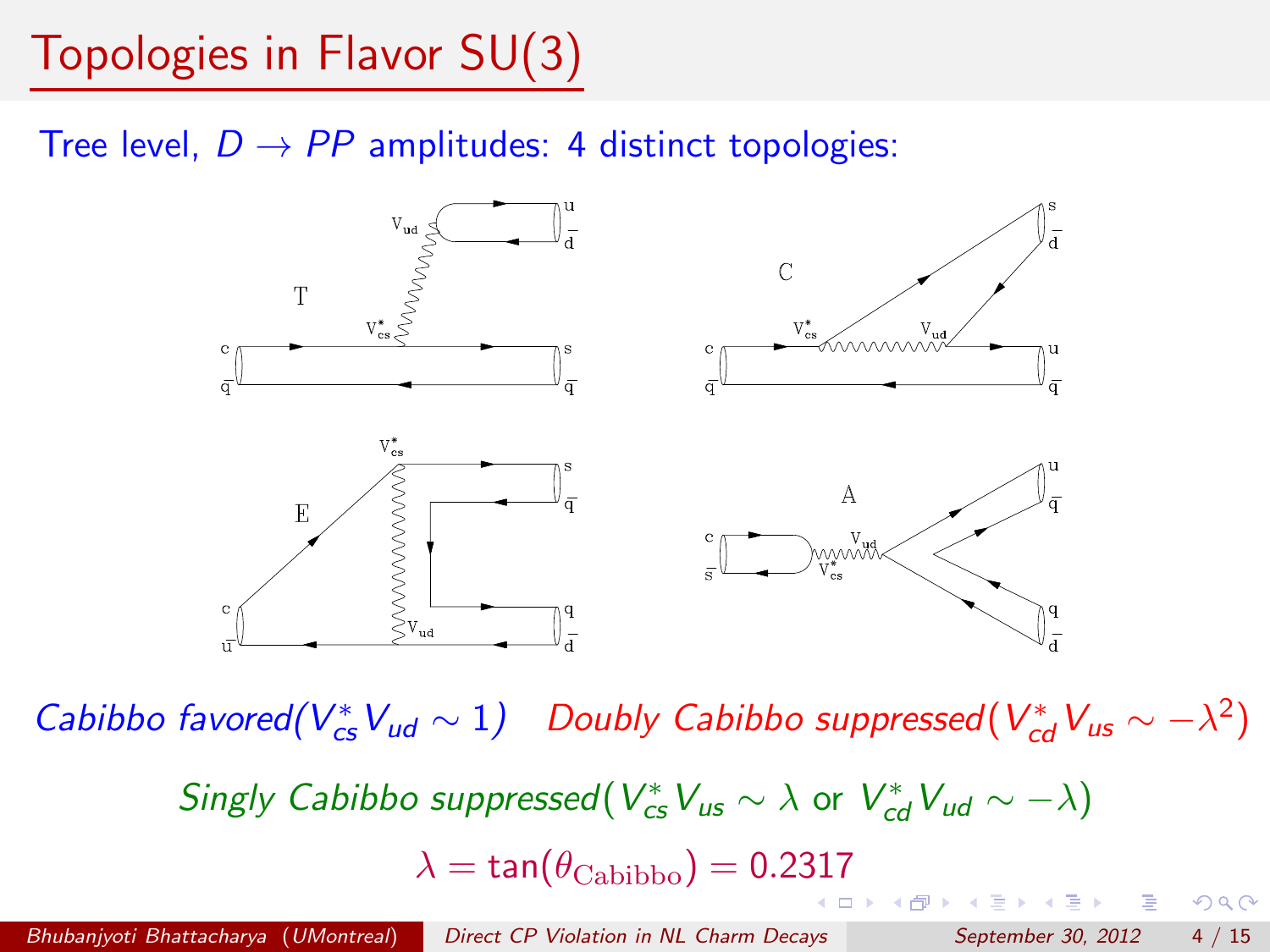# Penguins in SCS *D* decays

Penguin topology  $(d, s, b$  quarks in the loop) : Only appear in SCS decays



CKM Unitarity  $\Rightarrow$  only 2 relevant parameters : P and  $P_b$ 

 $\sum_{q} V_{cq}^{*}V_{uq}P_{q} = V_{cs}^{*}V_{us}(P_{s}-P_{d}) + V_{cb}^{*}V_{ub}(P_{b}-P_{d}) = P + P_{b}$ 

Similarly penguin-annihilation topology: PA and PA*b*  $CKM$  suppression  $(|V_{cb}^*V_{ub}|\ll |V_{cs}^*V_{us}|) \Rightarrow |P_b| \ll |P|$ Ignore  $P_b$  for the discussion of decay rates

- 3

 $QQ$ 

(ロ) (母) (ヨ) (ヨ)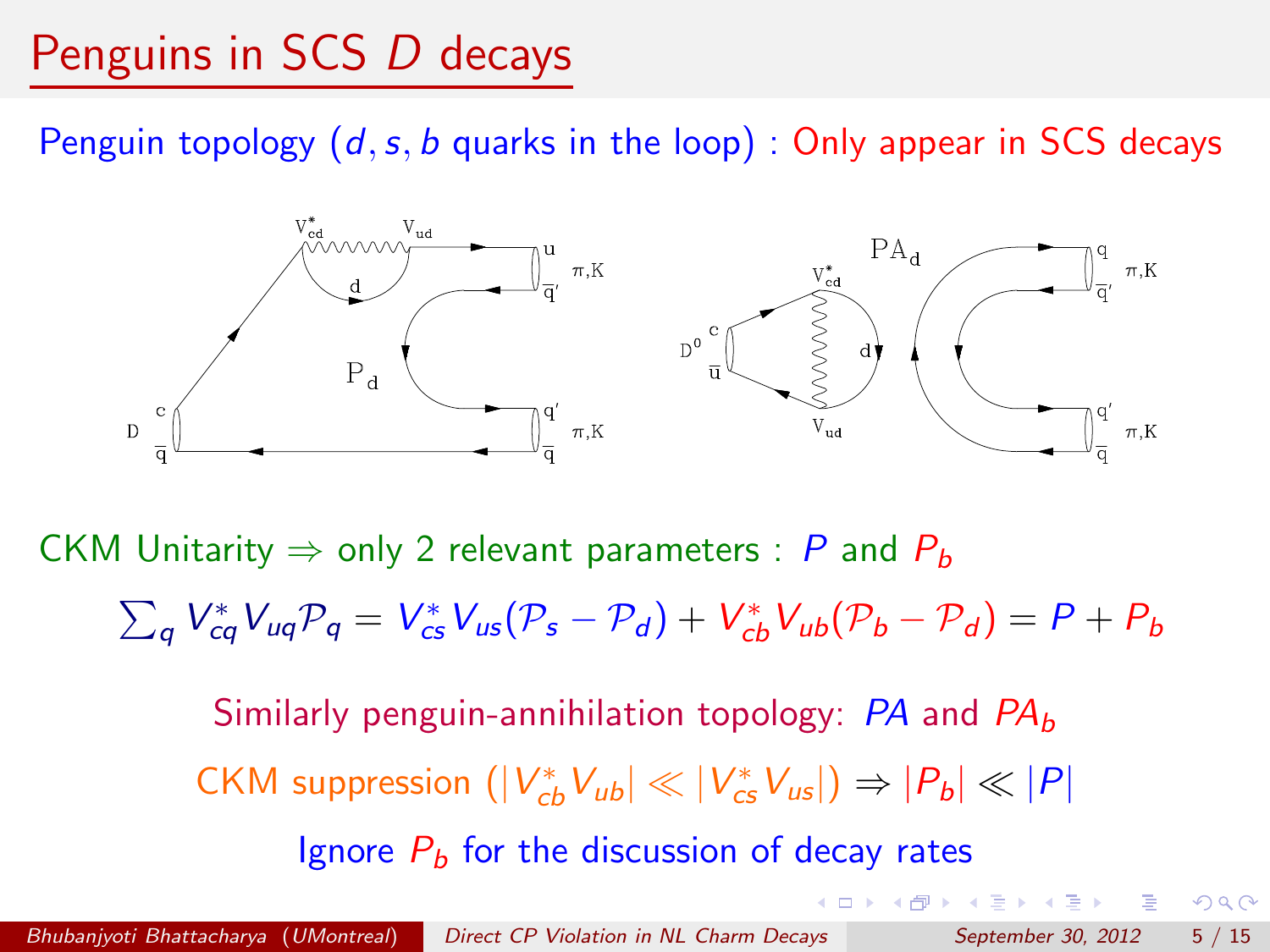#### Cabibbo-favored decays

#### 8 measured  $\beta$ , 7 unknowns (Real T, C, E, A).

| Meson              | Mode                                    | $\mathcal{B}(\%)$ | Rep. (A)           | Th. $\beta$ (%) |
|--------------------|-----------------------------------------|-------------------|--------------------|-----------------|
| $D^0$              | $K^{-}\pi^{+}$                          | $3.89 \pm 0.08$   | $T+E$              | 3.91            |
|                    | $\overline{K}^0_{\pi}$ <sup>0</sup>     | $2.38 + 0.09$     | $(C-E)/\sqrt{2}$   | 2.35            |
|                    | $\overline{\mathcal{K}}^0 \eta$         | $0.96 \pm 0.06$   | $C/\sqrt{3}$       | 1.00            |
|                    | $\overline{\mathcal{K}}^0$ n'           | $1.90 + 0.11$     | $-(C+3E)/\sqrt{6}$ | 1.92            |
| $D^+$              | $\overline{K}^0 \pi^+$                  | $3.07 \pm 0.10$   | $C + T$            | 3.09            |
| $D_{\epsilon}^{+}$ | $\overline{\mathcal{K}}^0\mathcal{K}^+$ | $2.98 \pm 0.17$   | $C + A$            | 2.94            |
|                    | $\pi^+\eta$                             | $1.84 \pm 0.15$   | $(T-2A)/\sqrt{3}$  | 1.81            |
|                    | $\pi^+\eta'$                            | $3.95 \pm 0.34$   | $2(T+A)/\sqrt{6}$  | 3.60            |

 $T = 2.93, \ C = 2.34 e^{-i 152^\circ}, \ E = 1.57 e^{i 121^\circ}, \ A = 0.33 e^{i 70^\circ}$  $\chi^2 = 1.79$  (1 d.o.f.).  $|\mathcal{A}| = M_D \sqrt{(8\pi \mathcal{B}\hbar)/(\rho^*\tau)}$  (in  $10^{-6}$  GeV)

**YO A HE YEAR A HE YOUR**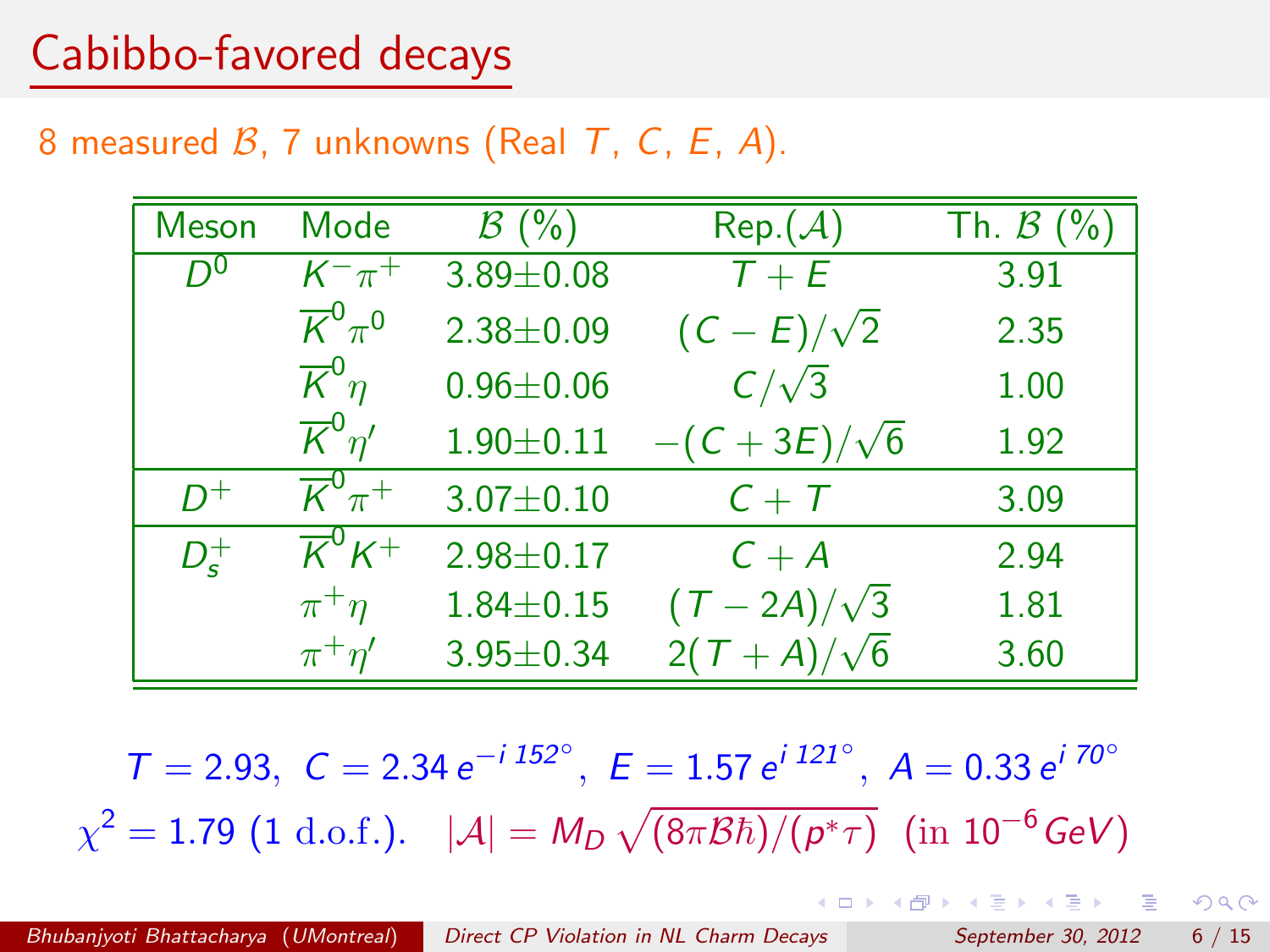#### Singly-Cabibbo-suppressed *D* decays

 $T' \sim \pm \lambda T$  (+(-) if  $V_{cs}(V_{cd})$ ), C', E', A'. U-spin symmetry:  $d \leftrightarrow s \Rightarrow \mathcal{A}(D^0 \to K^0 \overline{K}^0) = 0$ , and  $\Rightarrow$   $A(D^0 \rightarrow \pi^+ \pi^-) = -A(D^0 \rightarrow K^+ K^-) = (T' + E').$ 

U-spin is broken in practice:

$$
|A(D^{0} \to \pi^{+}\pi^{-})| = 4.70 \pm 0.08 ; \qquad |\lambda (T + E)| = 5.82 .
$$
  
\n
$$
|A(D^{0} \to K^{+}K^{-})| = 8.49 \pm 0.10 ; \qquad \text{in units of } 10^{-7} \text{ GeV} .
$$
  
\n
$$
|A(D^{0} \to K^{0}\overline{K}^{0})| = 2.39 \pm 0.14 . \qquad \sim (E'_{s} - E'_{d})
$$

Factorizable  $SU(3)$  breaking in T:  $|\mathcal{A}(D^0 \to \pi^+ \pi^-)| = | - \lambda (T_{\pi} + E)| = 5.74$ .  $|A(D^0 \to K^+ K^-)| = |\lambda (T_K + E)| = 7.42$ :

where, 
$$
\frac{T_{\pi}}{T} = \frac{f_{+(D \to \pi)}(m_{\pi}^2)}{f_{+(D \to K)}(m_{\pi}^2)} \cdot \frac{m_D^2 - m_{\pi}^2}{m_D^2 - m_K^2}
$$
,  $\frac{T_K}{T} = \frac{f_{+(D \to K)}(m_K^2)}{f_{+(D \to K)}(m_{\pi}^2)} \cdot \frac{f_K}{f_{\pi}}$ 

<span id="page-6-0"></span>KEL KEL KELKEL KELKEL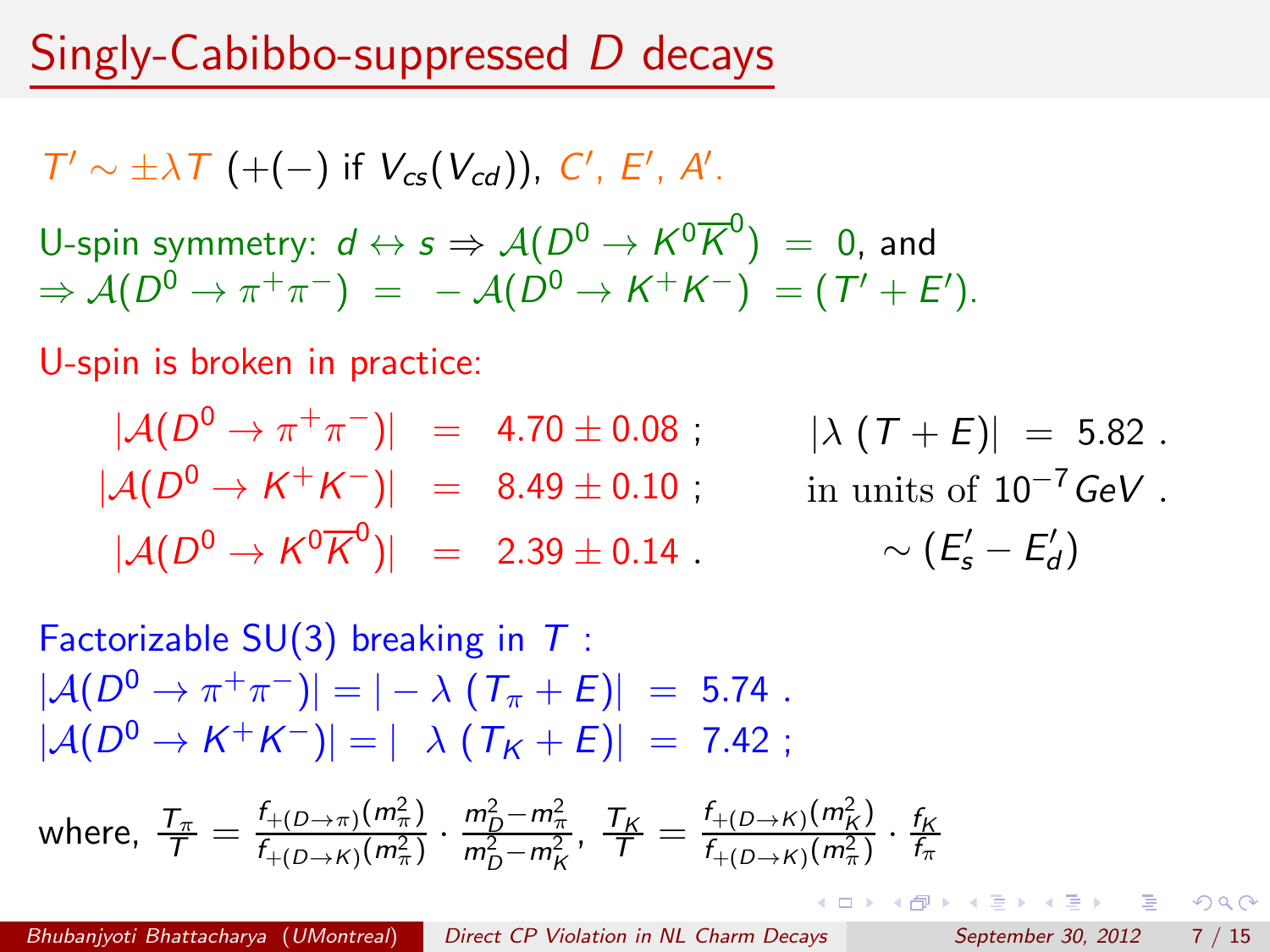Extract P and  $P + PA$  by fitting to SCS decay rates.

 $P + PA = 0.44 + 1.41$  i;  $P = -1.52 + 0.08$  i  $(10^{-7} \text{ GeV})$ .

| Decay               | <b>Example 1 Amplitude</b>                  | $ \mathcal{A} $ $(10^{-7} \text{ GeV})$ |  |
|---------------------|---------------------------------------------|-----------------------------------------|--|
| Mode                | representation                              | Experiment Theory                       |  |
| $\pi^+\pi^-$        | $-\lambda(T_{\pi}+E)+(P+PA)$                | $4.70 \pm 0.08$ 4.70                    |  |
| $K^+K^-$            | $\lambda(T_K + E) + (P + PA)$               | $8.49 \pm 0.10$ 8.48                    |  |
| $\pi^0\pi^0$        | $-\lambda (C-E)/\sqrt{2} - (P+PA)/\sqrt{2}$ | $3.51 \pm 0.11$ 3.51                    |  |
| $\pi^+\pi^0$        | $-\lambda(T_{\pi}+C)/\sqrt{2}$              | $2.66 \pm 0.07$ 2.26                    |  |
| $K^0\overline{K}^0$ | $-(P+PA)+P$                                 | $2.39 \pm 0.14$ 2.37                    |  |
| $K^+\overline{K}^0$ | $\lambda(T_K-A_{D^+})+P$                    | $6.55 \pm 0.12$ 6.87                    |  |
| $\pi^+ K^0$         | $-\lambda(T_{\pi}-A)+P$                     | 5.94±0.32 7.96                          |  |
| $\pi^0 K^+$         | $-\lambda (C+A)/\sqrt{2}-P/\sqrt{2}$        | $2.94 \pm 0.55$ 4.44                    |  |

 $P + PA$  explains  $D^0$  decay rates. Fit for P has large  $\chi^2$ . Measured  $D^+$  and  $D_s^+$  amplitudes have large er[ror](#page-6-0)s[.](#page-8-0)

 $QQ$ 

 $\left\{ \frac{1}{2} \right\}$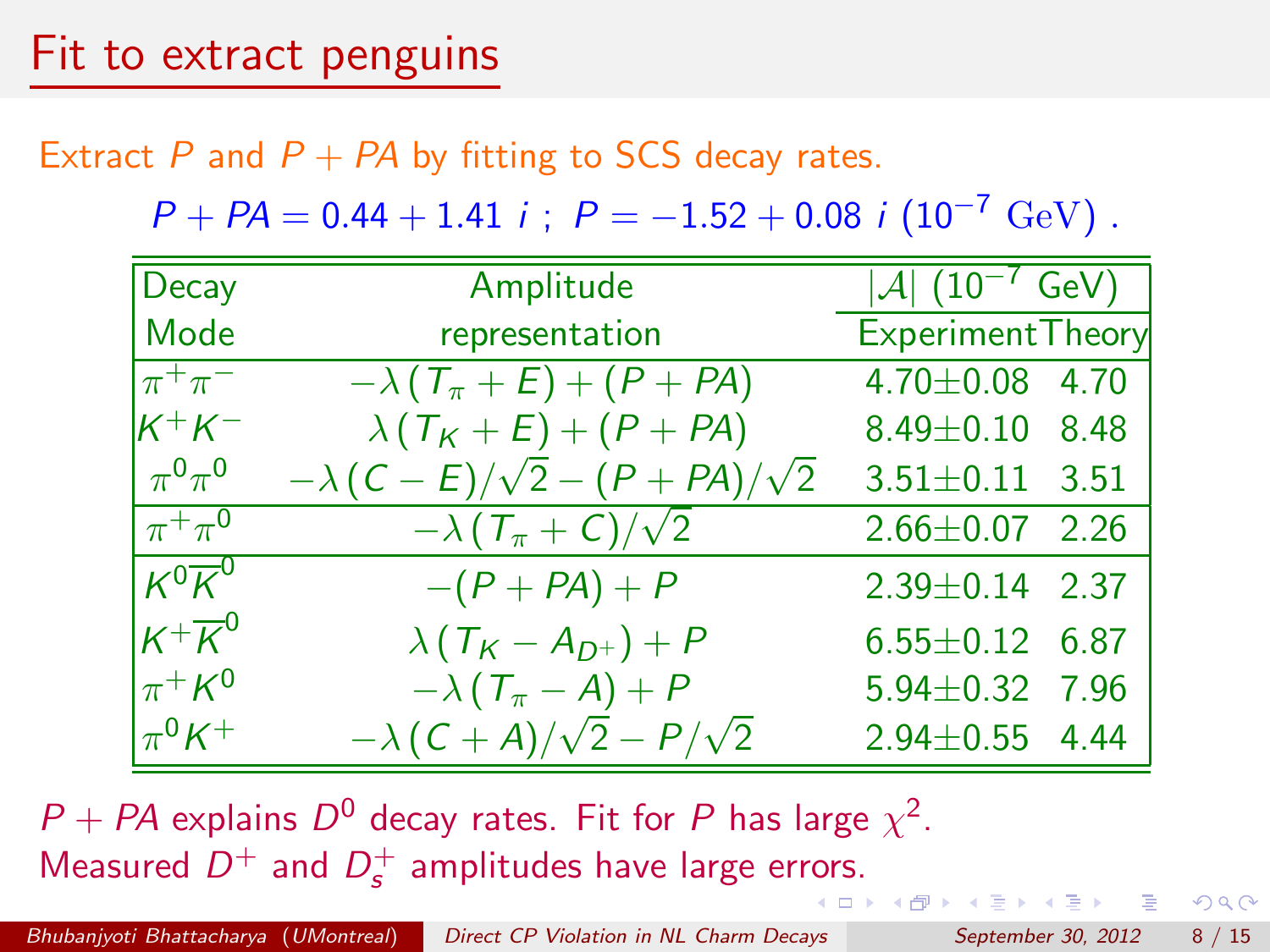## Construction technique



- Amplitudes normalized so that coefficient of  $P + PA$ is unity
- Radius of circle represents measured amplitude
- Center of circle represents known parameters
- Intersection of circles represents  $P + PA$

 $\chi^2$  ~ 0.012 : solution in line with clear intersection of circles.

 $|P + PA|/|A_{K+K-}| \sim 0.2$ 

B

<span id="page-8-0"></span> $QQ$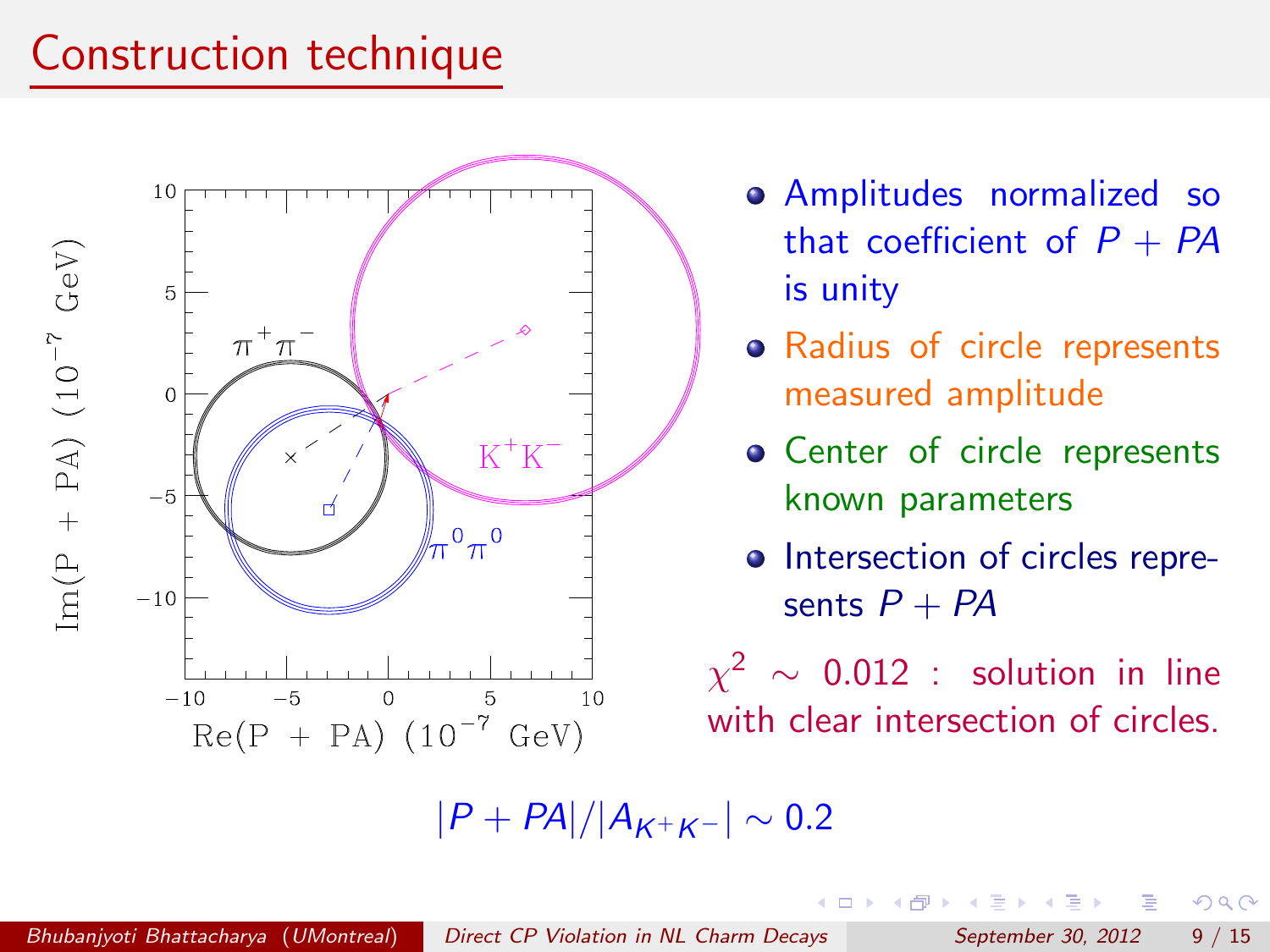#### Direct CP Asymmetry

$$
\mathcal{A}_{CP}(f) \equiv \frac{\Gamma(D^0 \to f) - \Gamma(\overline{D}^0 \to \overline{f})}{\Gamma(D^0 \to f) + \Gamma(\overline{D}^0 \to \overline{f})} \text{ with } f = \pi^+ \pi^-, K^+ K^-
$$

$$
\mathcal{A}_{CP} = \frac{|A_f|^2 - |\overline{A}_{\overline{f}}|^2}{|A_f|^2 + |\overline{A}_{\overline{f}}|^2}, \text{ where } \frac{A_f}{\overline{A}_{\overline{f}}} = A(\overline{D}^0 \to \overline{f})
$$

Direct CP asymmetry : 2 terms with different strong and weak phases  $\bullet$  Add CPV penguin :  $P_b = p e^{i\delta} e^{-i\gamma}$ ;

$$
A_f = T_f + P_b = T_f \left( 1 + \frac{|P_b|}{|T_f|} e^{i(\delta_f - \gamma)} \right) \quad \overline{A}_{\overline{f}} \equiv A_f|_{\gamma \to -\gamma}
$$

$$
\Rightarrow \boxed{\mathcal{A}_{CP} \approx 2\,\frac{|P_b|}{|\mathcal{T}_f|}\,\sin\delta_f\sin\gamma}, \text{ where } \delta_f = \delta - \phi^f_{\mathcal{T}}
$$

 $\Delta A_{CP} \equiv A_{CP}(K^+K^-) - A_{CP}(\pi^+\pi^-)$ : Constrain  $\delta$  vs  $|P_b|$ 

K ロ ▶ K @ ▶ K 할 ▶ K 할 ▶ . 할 → 9 Q @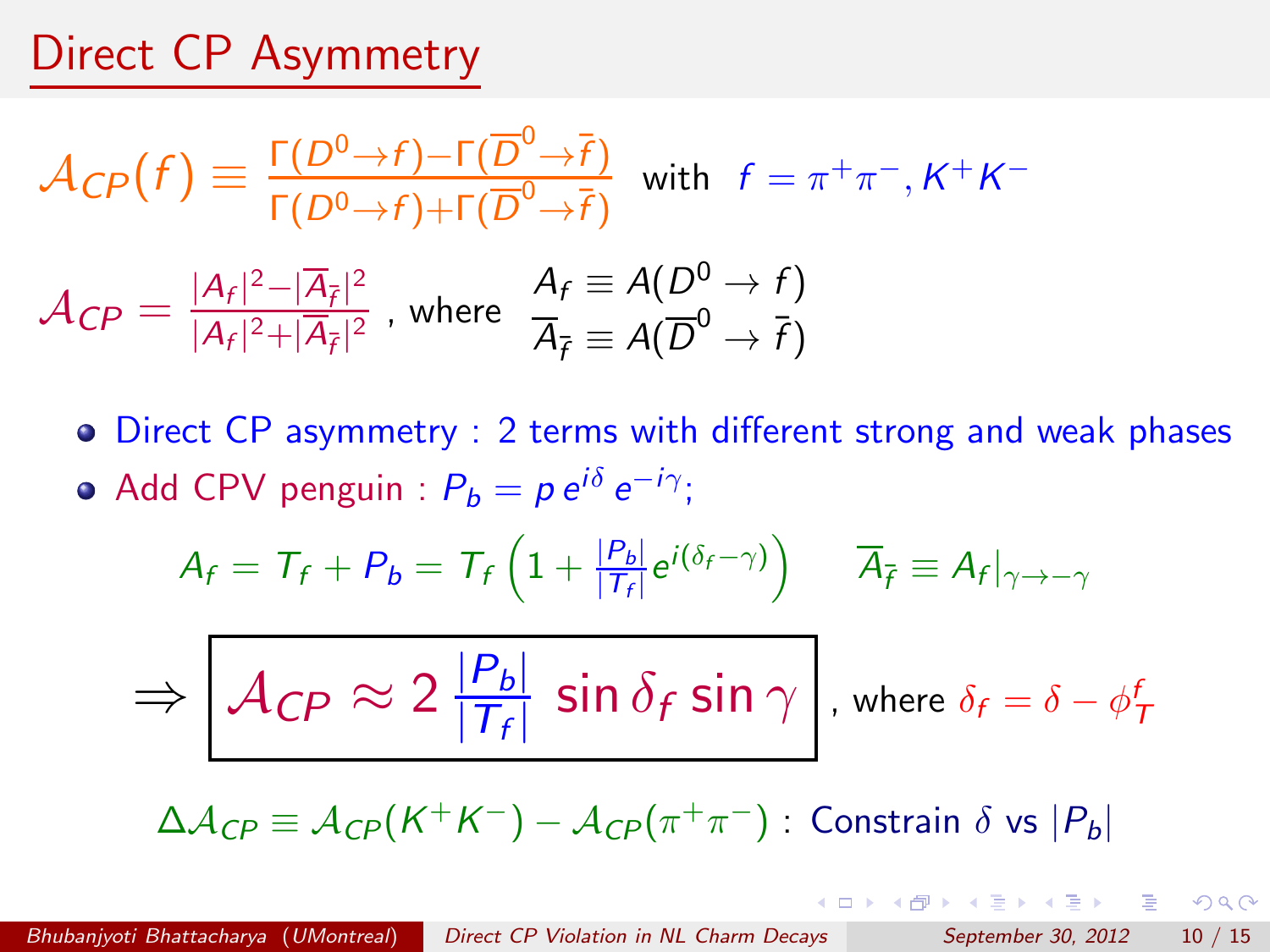#### Results:



For a large range of  $\delta$  :  $p = |P_b| < 2 \times 10^{-9}$  GeV ;  $|P_h|/|T_{K^+K^-}| \sim 2 \times 10^{-3}$ Compare with SM-theory prediction :  $\frac{|P_b|}{|T_f|} = \frac{|V_{cb}^* V_{ub}|}{|V_{cd}^* V_{ud}|}$  $\frac{|V_{cb}^+ V_{ub}|}{|V_{cd}^* V_{ud}|} \cdot \frac{|\mathcal{P}_b|}{|\mathcal{T}_f|} \sim 2 \times 10^{-4}$ 

An order of magnitude enhancement of the CPV penguin – Not surprising : Nonperturbative effects!

ラメ メラメ

 $QQ$ 

œ.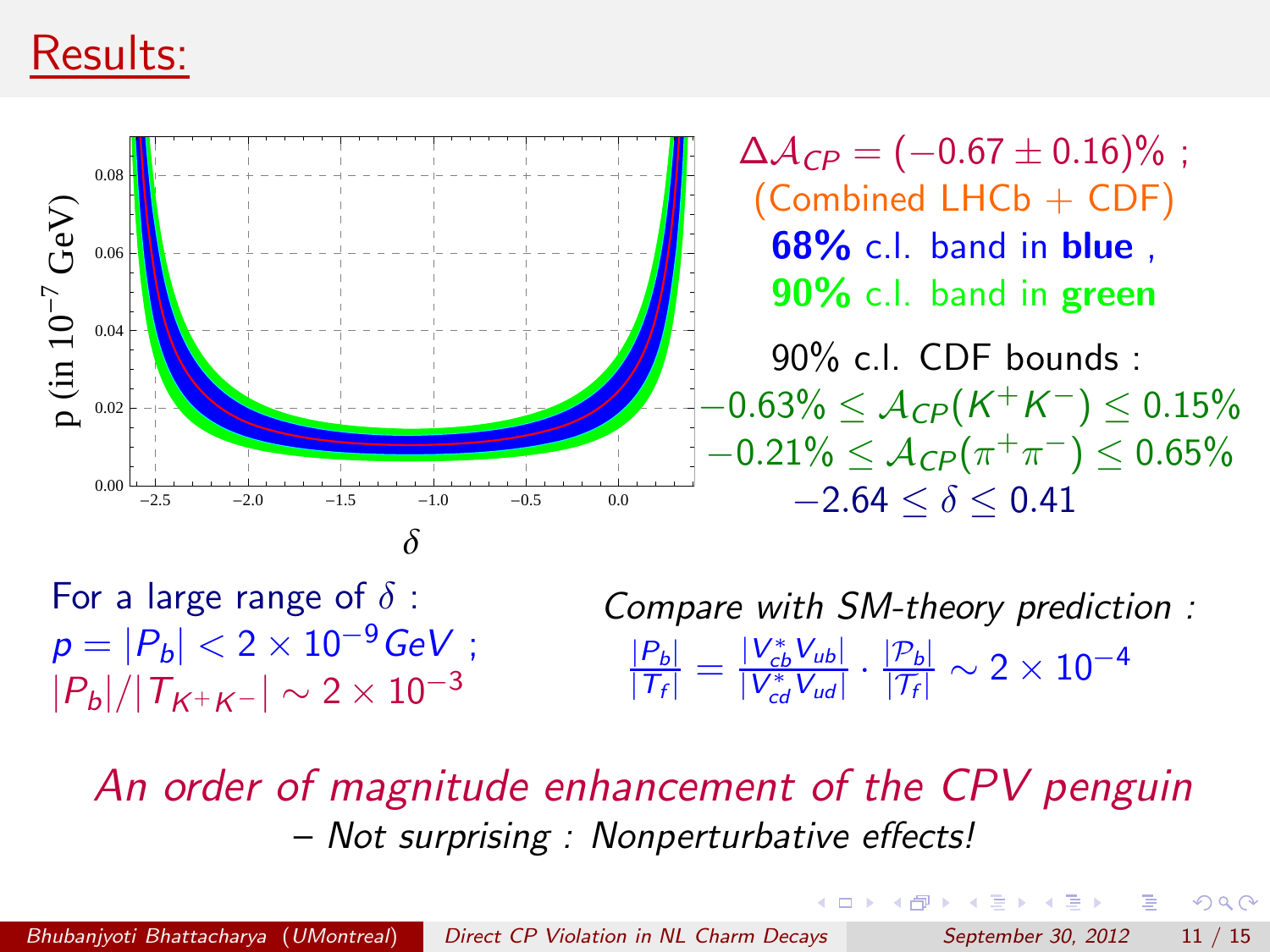$\mathcal{A}_{CP}(K^+K^-)$  and  $\mathcal{A}_{CP}(\pi^+\pi^-)$ 



 $\mathcal{A}_{CP}$  vs  $\delta$  using  $p - \delta$  constraint **68%** c.l. band in **blue** . **90%** c.l. band in **green** , U-spin :  $\mathcal{A}_{CP}(K^+K^-) \approx -\mathcal{A}_{CP}(\pi^+\pi^-)$ U-spin is broken by  $P + PA!$ For a large range of  $\delta$ :

> $A_{CP}(K^+K^-) < 0$ ,  $A_{CP}(\pi^+\pi^-) > 0$ ,

 $|A_{CP}(K^+K^-)| < |A_{CP}(\pi^+\pi^-)|$ To pinpoint  $\delta$ : Need to significantly reduce individual A*CP* error bars.

*Bhubanjyoti Bhattacharya* (*UMontreal*) *[Direct CP Violation in NL Charm Decays](#page-0-0) September 30, 2012* 12 / 15

 $QQ$ 

ヨメ メヨメ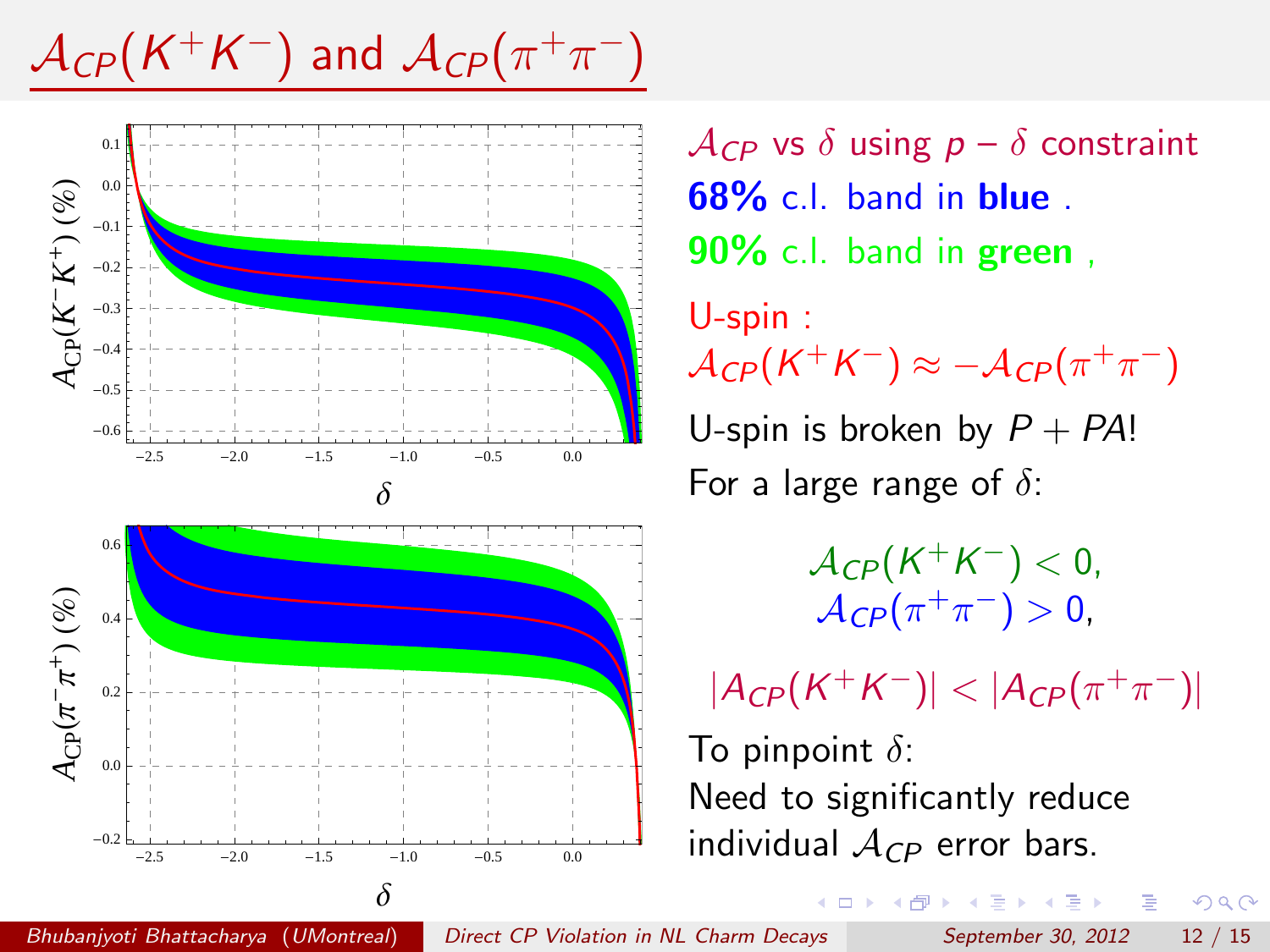# Predictions:  $\mathcal{A}_{CP}(K^+\overline{K}^0)$  and  $\mathcal{A}_{CP}(\pi^0\pi^0)$



 $\mathcal{A}_{CP}$  vs  $\delta$  using  $p - \delta$  constraint **68%** c.l. band in **blue** , **90%** c.l. band in **green**

 $A_{CD}$  in  $K^+ \overline{K}^0$  and  $\pi^0 \pi^0$  are correlated

Over a large range of  $\delta$  :  $|A_{CP}| < 1\%$ 

Belle Result from 2010 :  $A_{CP}(K^+\overline{K}^0)=$  $(-0.16 \pm 0.58 \pm 0.25)\%$ 

If CPV in  $K^+K^-$  and  $\pi^+\pi^-$  is confirmed, look for CPV in  $D^+ \to K^+ \overline{K}^0, D^0 \to \pi^0 \pi^0$ 

*Bhubanjyoti Bhattacharya* (*UMontreal*) *[Direct CP Violation in NL Charm Decays](#page-0-0) September 30, 2012* 13 / 15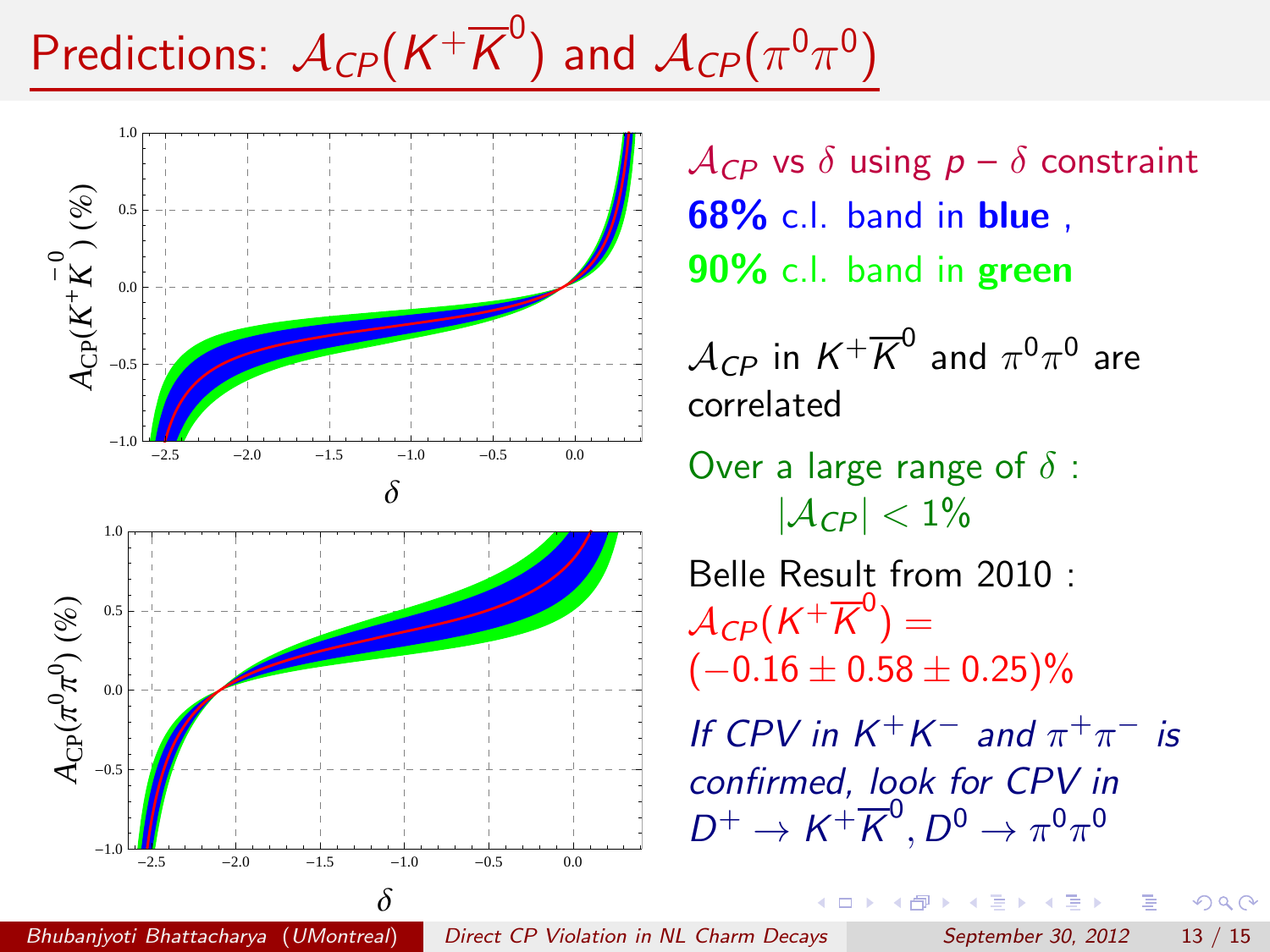$D^+ \to K^+ \overline{K}^0$  and  $D^0 \to \pi^0 \pi^0$  are good targets for  $\mathcal{A}_{CP}$  measurements : rate measurements are under control  $(\delta \mathcal{B}/\mathcal{B} \sim 4\%, 6\%)$ 

 $\mathcal{A}_{\textit{CP}}$  in SCS  $D_{\textit{s}}^{+}$  decays are harder to predict at the moment  $(\delta \mathcal{B}/\mathcal{B}>10\%)$ 

 $A_{CP}$  in SCS D decays involving a final state  $\eta/\eta'$  also complicated : Rates may involve large singlet amplitudes (disconnected diagrams)

In our model  $A_{CP} = 0$  in  $D^0 \rightarrow K^0 \overline{K}^0$  and  $D^+ \rightarrow \pi^+ \pi^0$ 

 $\mathcal{A}_{\text{\emph{CP}}}(\text{\emph{K}}^0\overline{\text{\emph{K}}}^0) \neq 0$  can be explained by adding  $\text{\emph{PA}}_b$  (annihilation penguin)

 $\mathcal{A}_{\mathcal{CP}}(\pi^+\pi^0) \gtrsim 0.1\%$  cannot be explained by a SM penguin Need new-physics amplitudes with both strong and weak phases different from SM tree

K ロ ▶ K @ ▶ K 할 ▶ K 할 ▶ . 할 → 9 Q @

Interesting to study  $D \to PV$  decays using a similar framework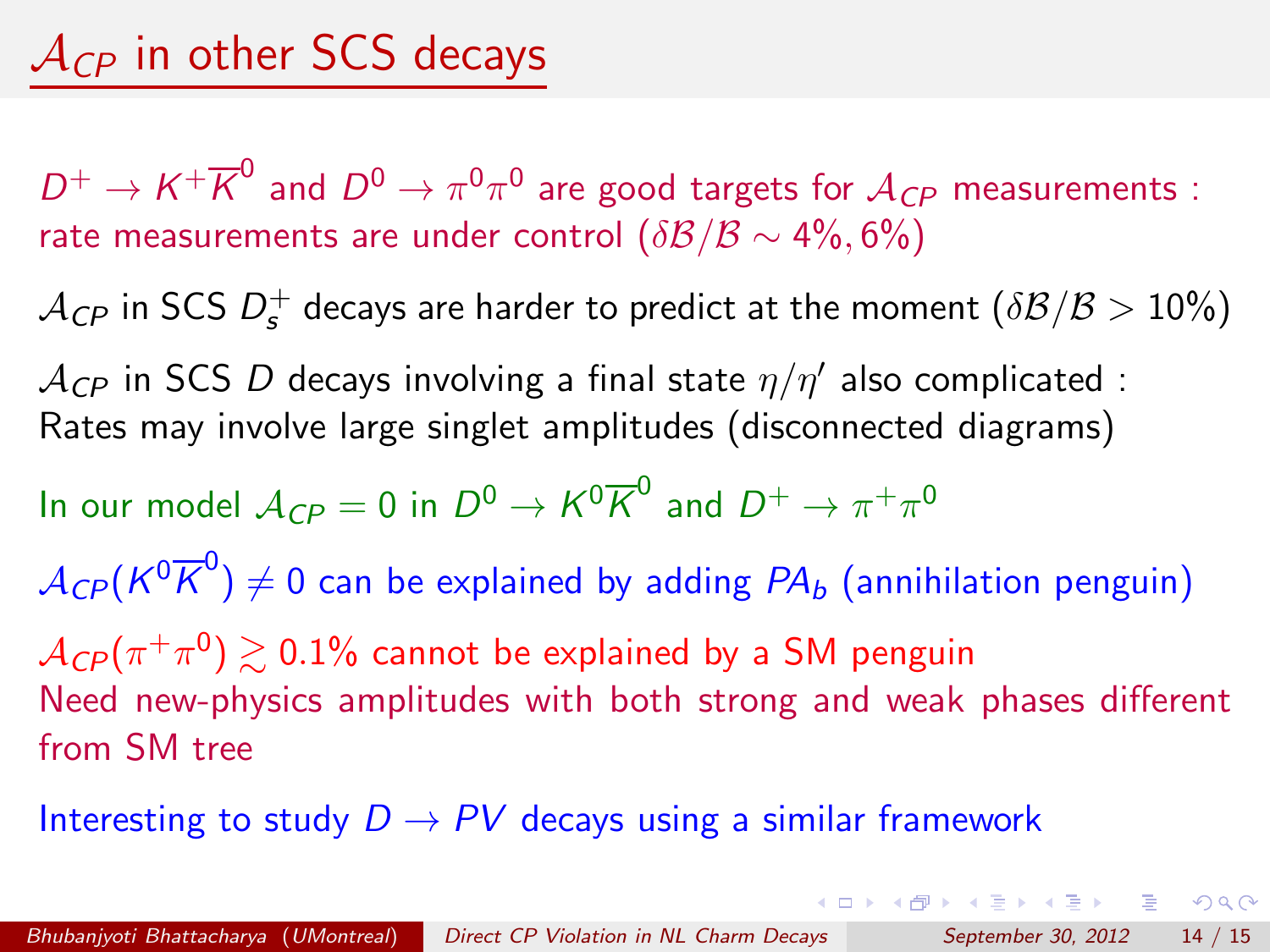## Summary and Conclusions

- LHCb and CDF ΔA*CP* measurements call for an enhanced CPV penguin (compared to a typical SM-theory penguin)
- A wide range of values allowed for the relative strong phase between tree and CPV penguin
- $\bullet$   $A_{CP}$  in  $D^+ \to K^+ \overline{K}^0$  and  $D^0 \to \pi^0 \pi^0$  predicted to be correlated and close to a percent level!
- Reducing error on individual A*CP* can lead to better prediction of A*CP* in other channels
- $\bullet$   $\mathcal{A}_{CP} \neq 0$  in  $D^0 \rightarrow \mathcal{K}^0 \overline{\mathcal{K}}^0$  needs  $PA_b$  (assumed absent in current framework)
- $\bullet$   $A_{CP} \neq 0$  in  $D^+ \rightarrow \pi^+\pi^0$  needs new dynamics with both weak and strong phases different from SM tree
- If CPV in  $D \to K^+K^-, \pi^+\pi^-$  is confirmed : A plethora of D decay channels need to be studied both theoretically and experimentally!

 $\Box$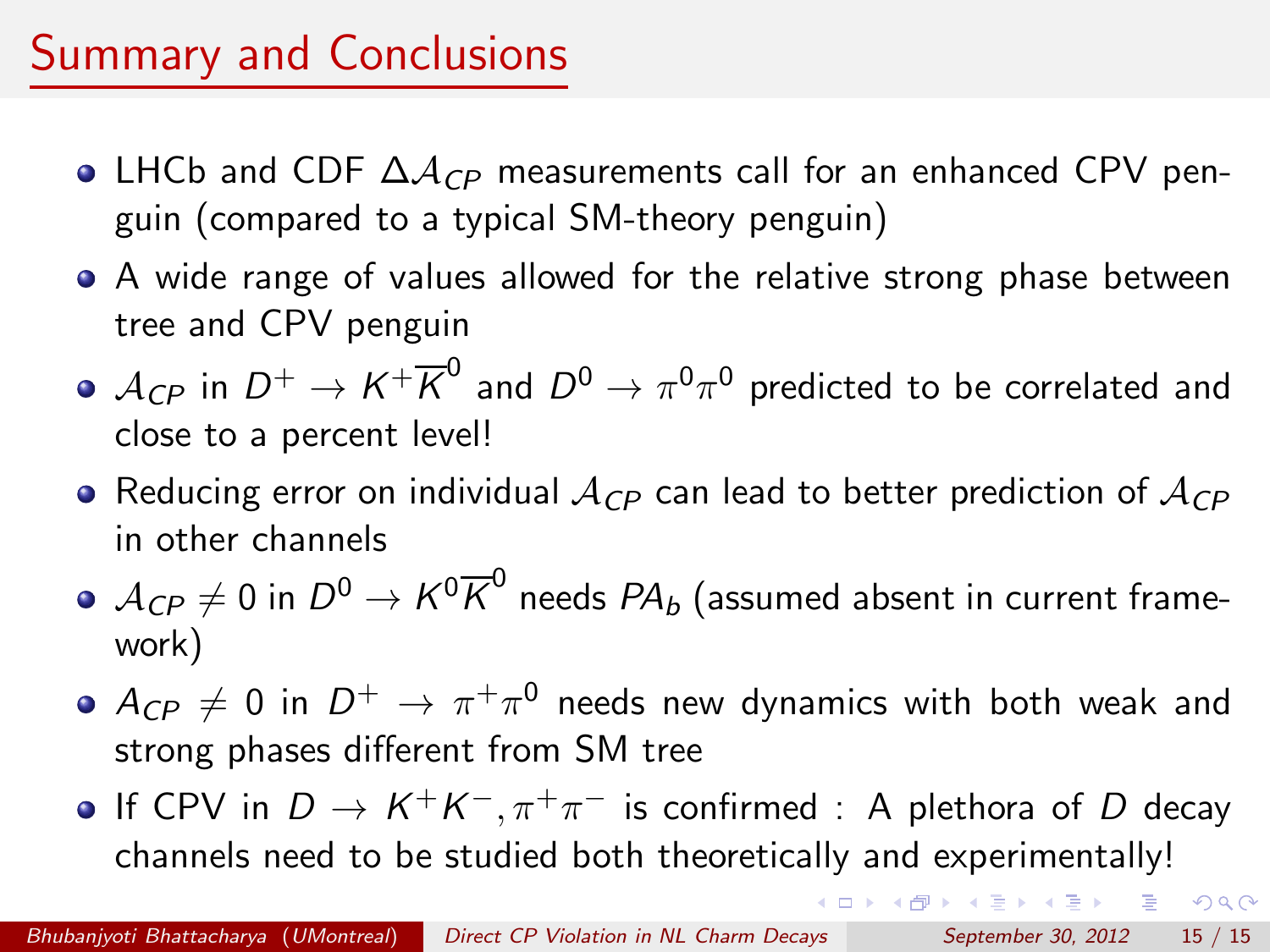$S$ mall relative weak phase between  $V_{cd}^*V_{ud} = \lambda_d \simeq -\lambda$  and  $V_{cs}^{*}V_{us} = \lambda_s \simeq \lambda$  doesn't change  $\mathcal{A}_{CP}$  appreciably! CKM Unitarity:  $\lambda_d + \lambda_s + \lambda_b = 0$ ;  $(\lambda_b = V_{cb}^* V_{ub})$  $\sin \phi = \sin [ \text{Arg} (\lambda_s \lambda_d^*) ] = \frac{\lambda_b}{\lambda_s} \sin \gamma \approx 6.8 \times 10^{-4}$  $\mathcal{A}_{\textit{CP}} \approx -2\frac{|P+P\mathcal{A}|}{|T_f|}\sin\phi = -2\frac{|P+P\mathcal{A}|}{|T_f|}\cdot\frac{|V_{cb}^*V_{ub}|}{|V_{cs}^*V_{us}|}$  $\frac{|V_{cb}V_{ub}|}{|V_{cs}^*V_{us}|}$  sin  $\gamma$  $A_{CP}(K^+K^-)$  and  $A_{CP}(\pi^+\pi^-) \sim (1-2) \times 10^{-3}$ Order of magnitude smaller than  $A_{CP}$  from  $P_b!$ 

Similarly small  $\mathcal{A}_{CP}$  in  $D^+$  and  $D_s^+$  decays from interference between T, C and A.

<span id="page-15-0"></span>K ロ > K 個 > K 로 > K 로 > C 로 → K O Q @